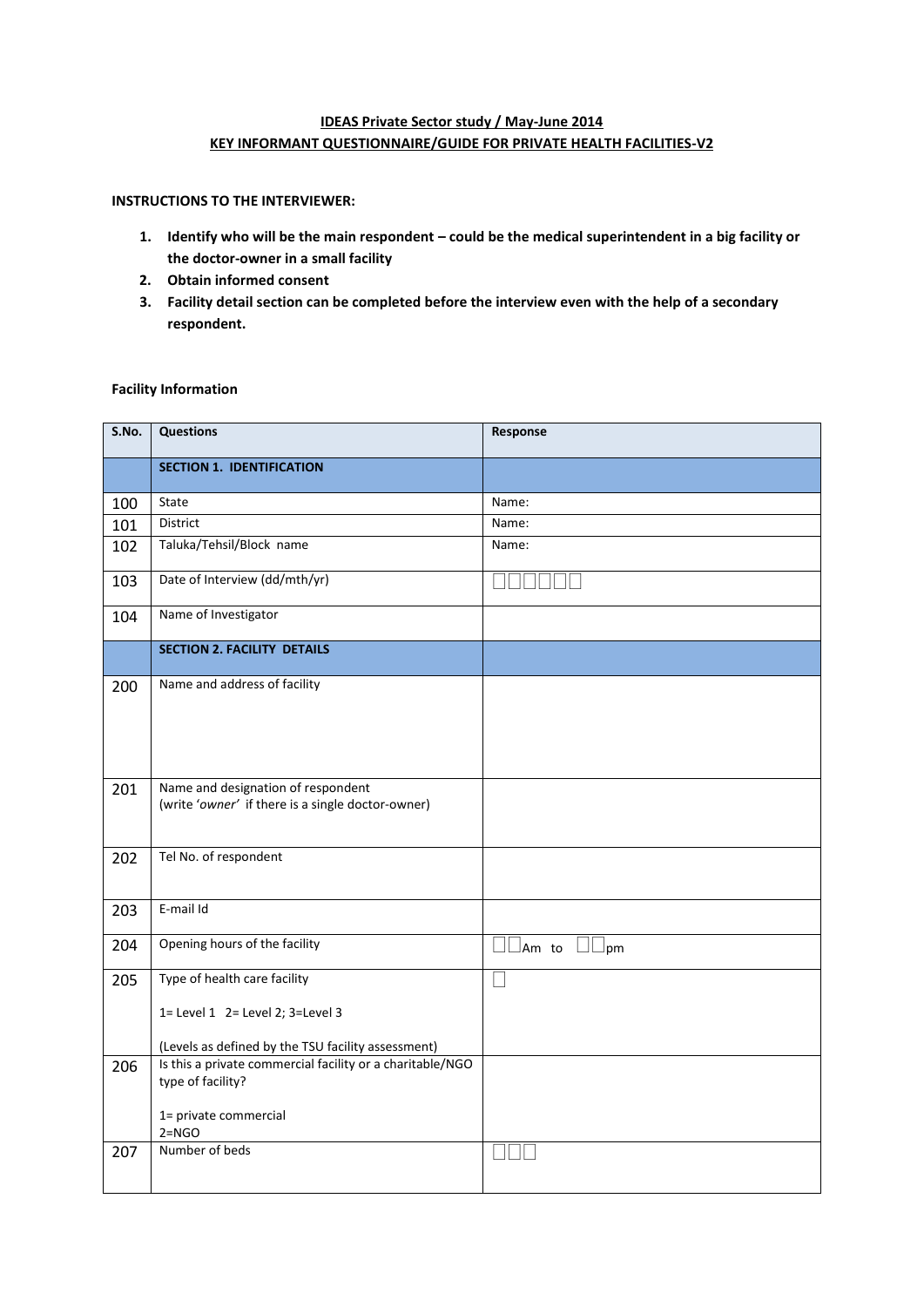| S.No. | <b>Questions</b>                                                                             | Response |
|-------|----------------------------------------------------------------------------------------------|----------|
| 208   | Type of specialty                                                                            |          |
|       | 1= general practice with an MBBS doctor                                                      |          |
|       | 2= single specialty; 3= multi specialty; 4=super<br>speciality                               |          |
| 209   | No. of doctors and their specializations                                                     |          |
|       |                                                                                              |          |
|       |                                                                                              |          |
|       | <b>SERVICES</b>                                                                              |          |
| 210   | Approximate number of ante natal cases in the last one<br>month (or 6 months as appropriate) |          |
| 211   | Approximate number of deliveries in the last one<br>month                                    |          |
| 212   | Approximate number of caesarean sections in the last<br>one month                            |          |
| 213   | Approximate number of child immunizations in the last<br>one month                           |          |
| 214   | Newborn and child illnesses managed in the facility<br>(record names)                        |          |
|       |                                                                                              |          |
|       |                                                                                              |          |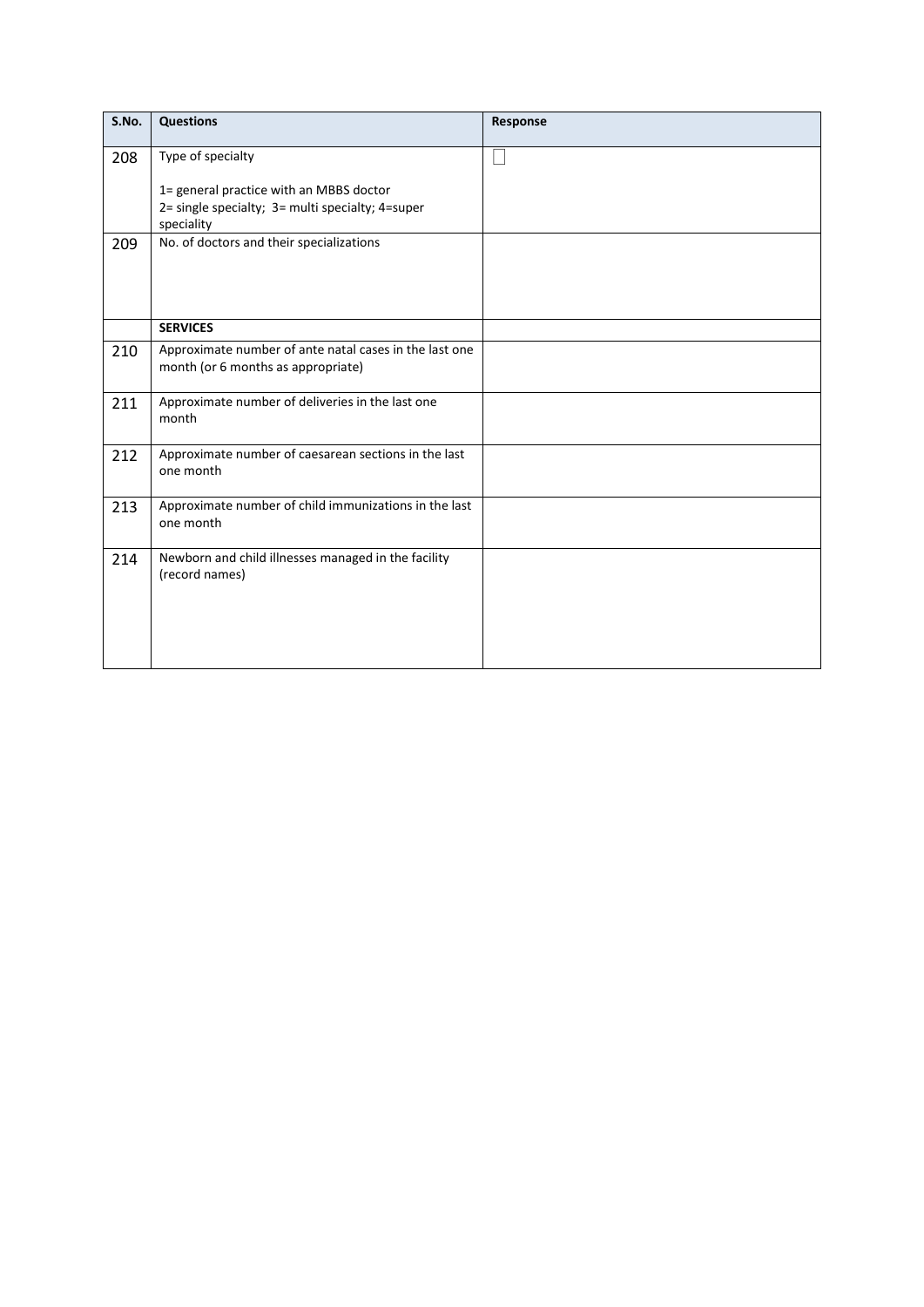# **PRIVATE FACILITY INTERVIEW TOPIC GUIDE**

# **1. FACILITY RECORDS**

# **1.1.What records do you maintain of maternity and paediatric services offered in this facility?**

# **Probe especially for:**

Birth and death registration Ante natal care and deliveries (total numbers, normal, caesarean) Maternity and newborn referrals received and sent Immunization Child illnesses

- **1.2.How regularly are the maternity record books completely updated? (Probe –when were they last updated?)**
- **1.3.What is the date of the most recent birth recorded in the maternity register?**

# **2. CURRENT DATA SHARING IF ANY**

# **2.1.Are you affiliated with any government schemes? If yes please tell us about these.**

Probe for JSY, RSBY, Merrygold and Sambhav voucher schemes

# **2.2.Do you share any data on your services and users with government?**

# **Probe especially for:**

What data do you share? Data collection process and frequency? Data quality/completeness (any internal meetings etc to review and improve the data?)? Willingness to share? How is this used? How was this initiated? Is it working or not working? Successes and challenges of this system/process

How are these data processed and used? Are these integrated into the district HMIS/report? Which ones are included? What kind of feedback is provided to the private facilities who submit the data? What kind of actions are taken if data are not submitted/delayed?

# **2.3.Does the health department or any other government department ask you to share any facility data with them? Please can you tell us what data are you expected to share (even if do not share all of it)?**

**2.4.**Is there any informal data sharing also that occurs? What is the forum in which this happens?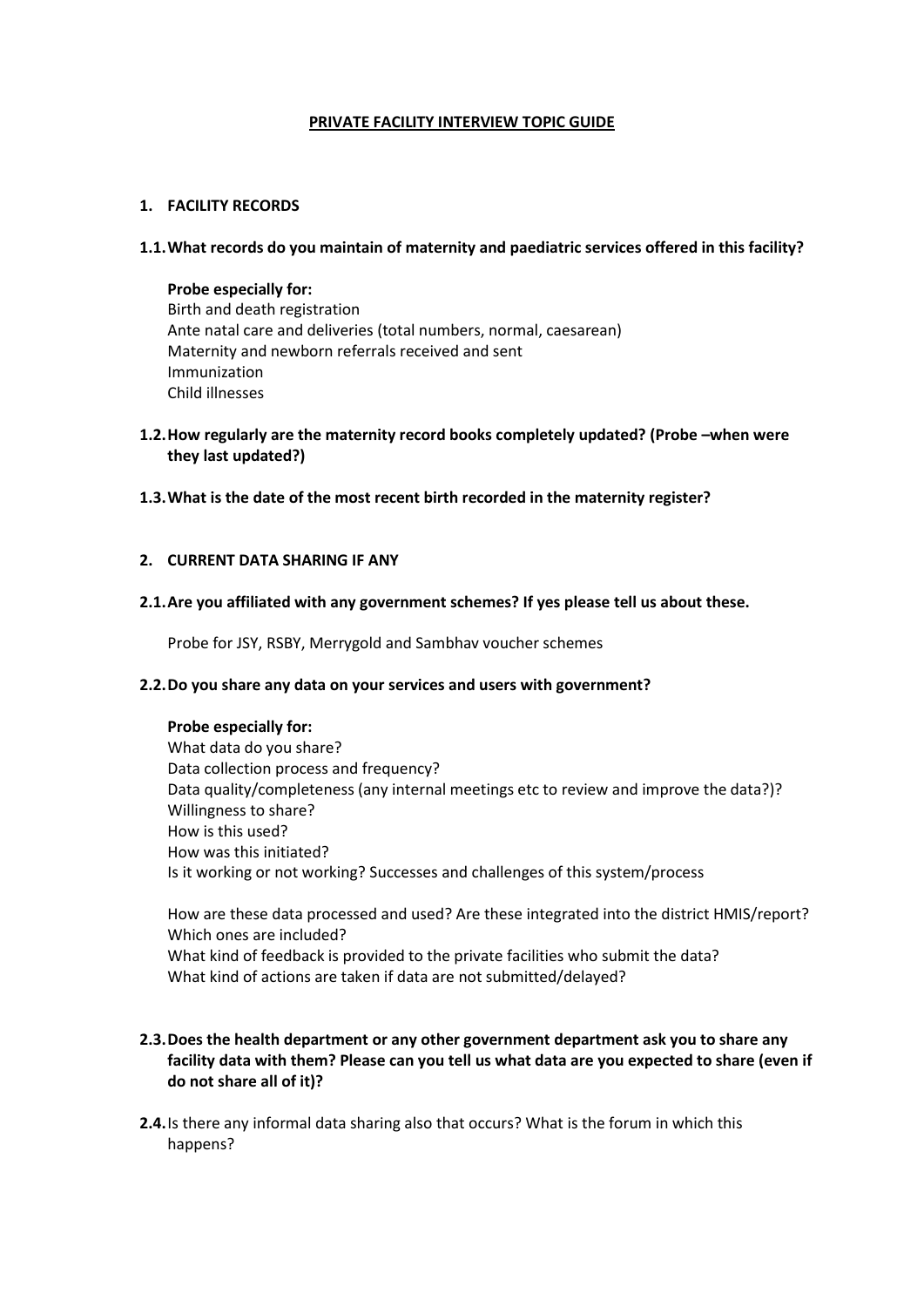## **3. INFRASTRUCTURE FOR DATA MANAGEMENT AND SHARING**

#### **3.1.Do you have the following infrastructure for data management:**

#### **Probe for:**

**Staff** Independent or shared staff, Training?

# **Computer and software**

Any software for data management

## **Formats**

Separate for different conditions or combined? How do they report for the government formats?

# **4. CRITICAL DATA**

4.1.What in your view are some of the most critical data (indicators) on which private service providers should provide data to the government? What would you be willing to share?

# **5. BARRIERS AND ENABLERS TO HEALTH DATA SHARING**

5.1.Are there **barriers and enablers** to private providers sharing health data with government? What are these? Which of these are the main barriers/enablers/ the most critical ones?

## **Institutions**

Does the regulatory environment in UP affect private sector data sharing? How?

Probe questions:

**Regulatory environment**– existence and strength of mandatory enforcement, ask for concrete examples]

**Rules and ways of working**– do government rules and ways of working make it difficult to make changes? Ask for concrete examples]

#### **Data collection and management formats and procedures**

Do data collection and management formats and systems affect private sector data sharing?

 Do government data/HMIS **formats and procedures** enable or prevent private sector Health providers sharing health data? How? [probe – complexity of government data formats/procedures and ask for concrete examples of formats – see a few samples if possible]

Do these issues stem from state-level barriers, district or lower level (through to individual level)

#### **Motivation and incentives**